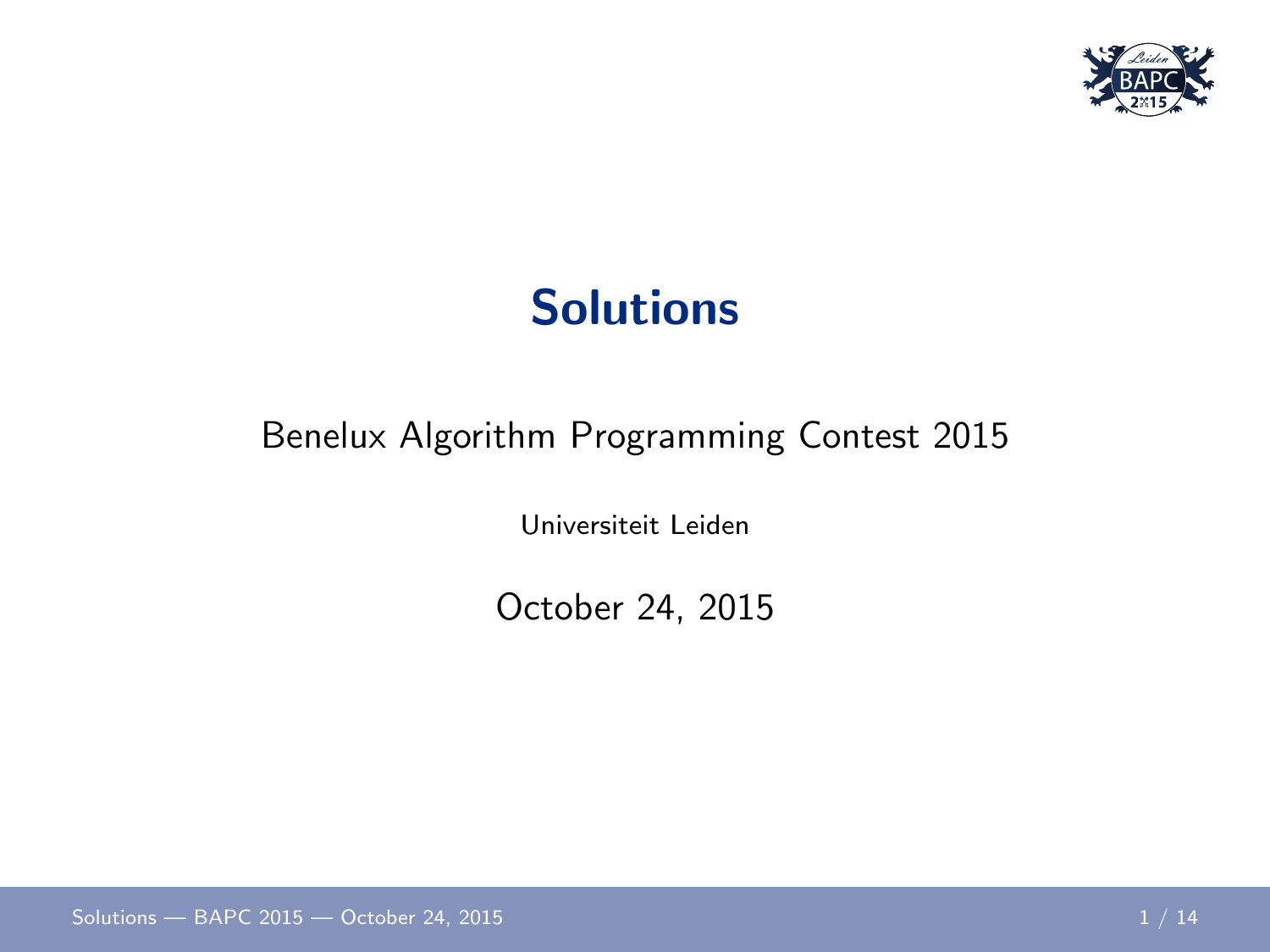# A: Freight Train



- Do a binary search for the minimum length of the longest train to Luxembourg.
- For maximum length L solve the problem using a greedy algorithm.
- At any point look for the next wagon heading to Luxembourg.
- If it is within the next block of N wagons, make a train segment of exactly N wagons and send it to Luxembourg.
- If not, then make a train segment with all the wagons before the Luxembourg wagon and send it to The Netherlands.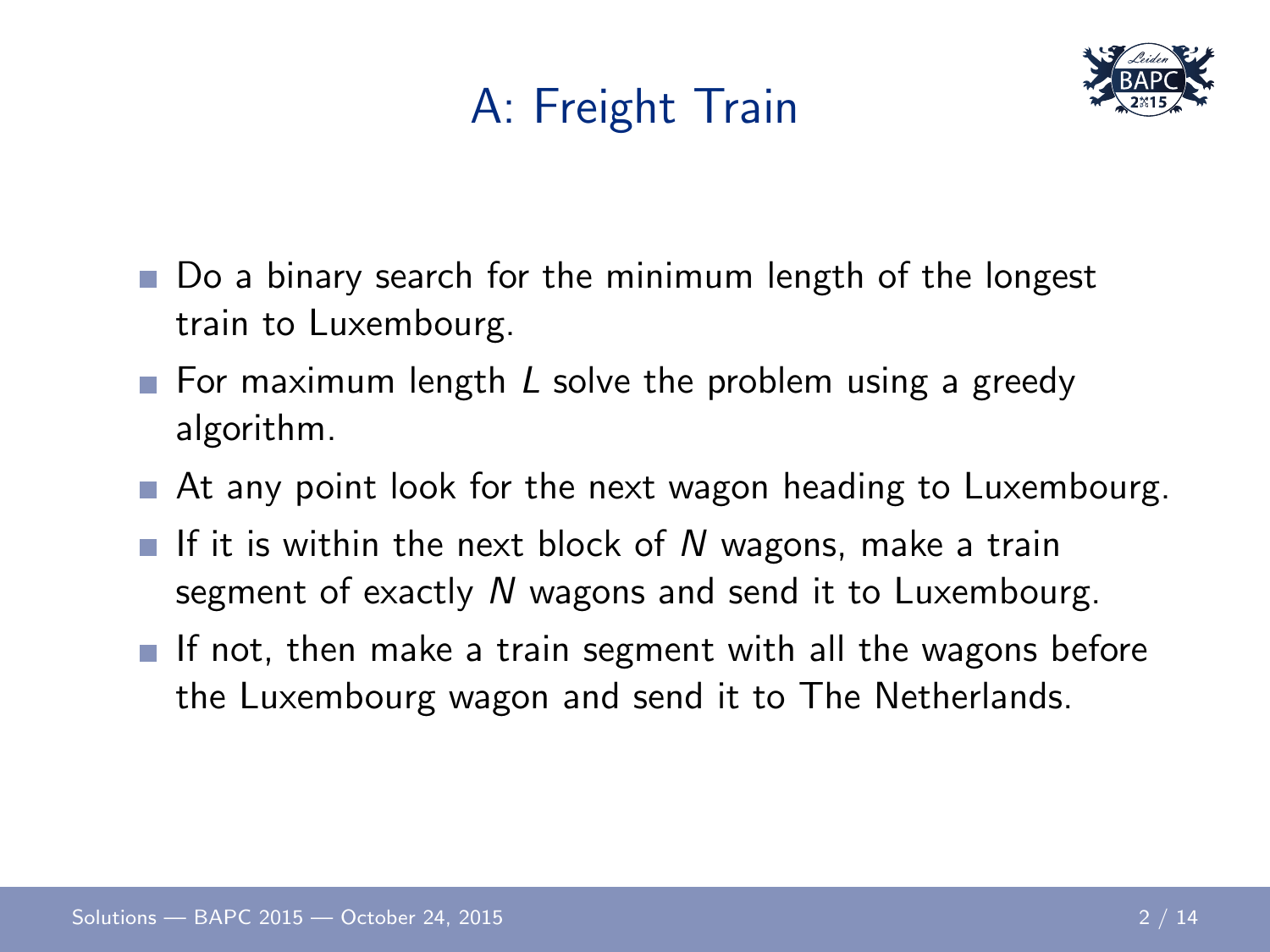# B: Physical Music



For  $i = 1$  to N

check if single  $i$  in Single Top  $N$  has overtaken any other single  $i$ , as compared to Download Top  $N$ 

- if so, i is available as CD-single
- $O(N^2)$  should be too slow
- for  $O(N)$ .
	- for single  $i = 1, \ldots, N$  in Single Top N, keep track of highest position in Download Top N we we have not seen yet
	- for single  $i = N, \ldots, 1$  in Single Top N, keep track of highest position in Download Top N we have seen
	- or use efficient set datastructure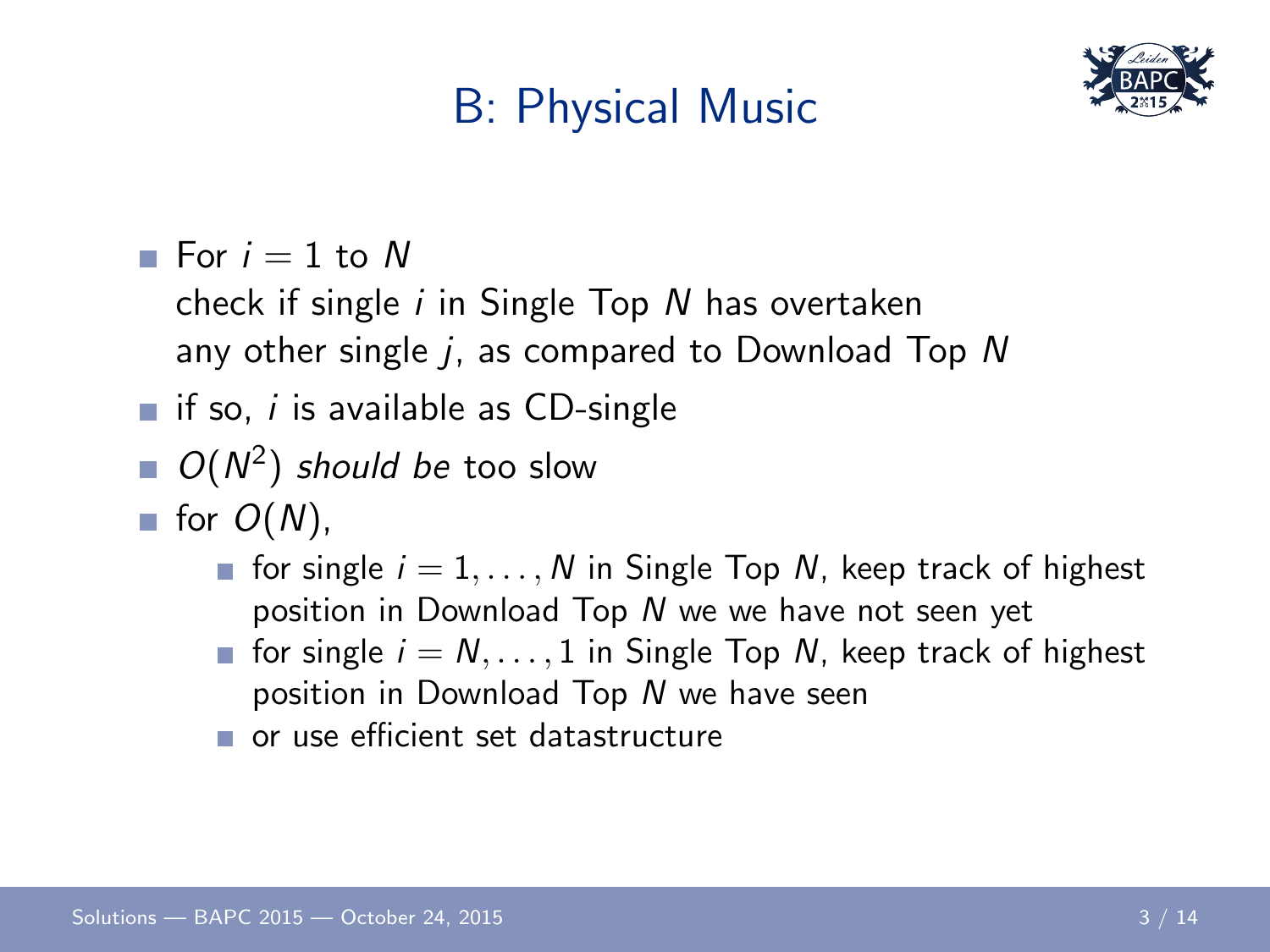



Kill Godzilla with your moving Mechs, minimizing the number of destroyed sectors.

Answer: Flood fill (BFS) with multiple sources.

- Each mech is a source for a BFS
- All mechs share the same 'flood'
- Godzilla dies when it is in range of the 'flood'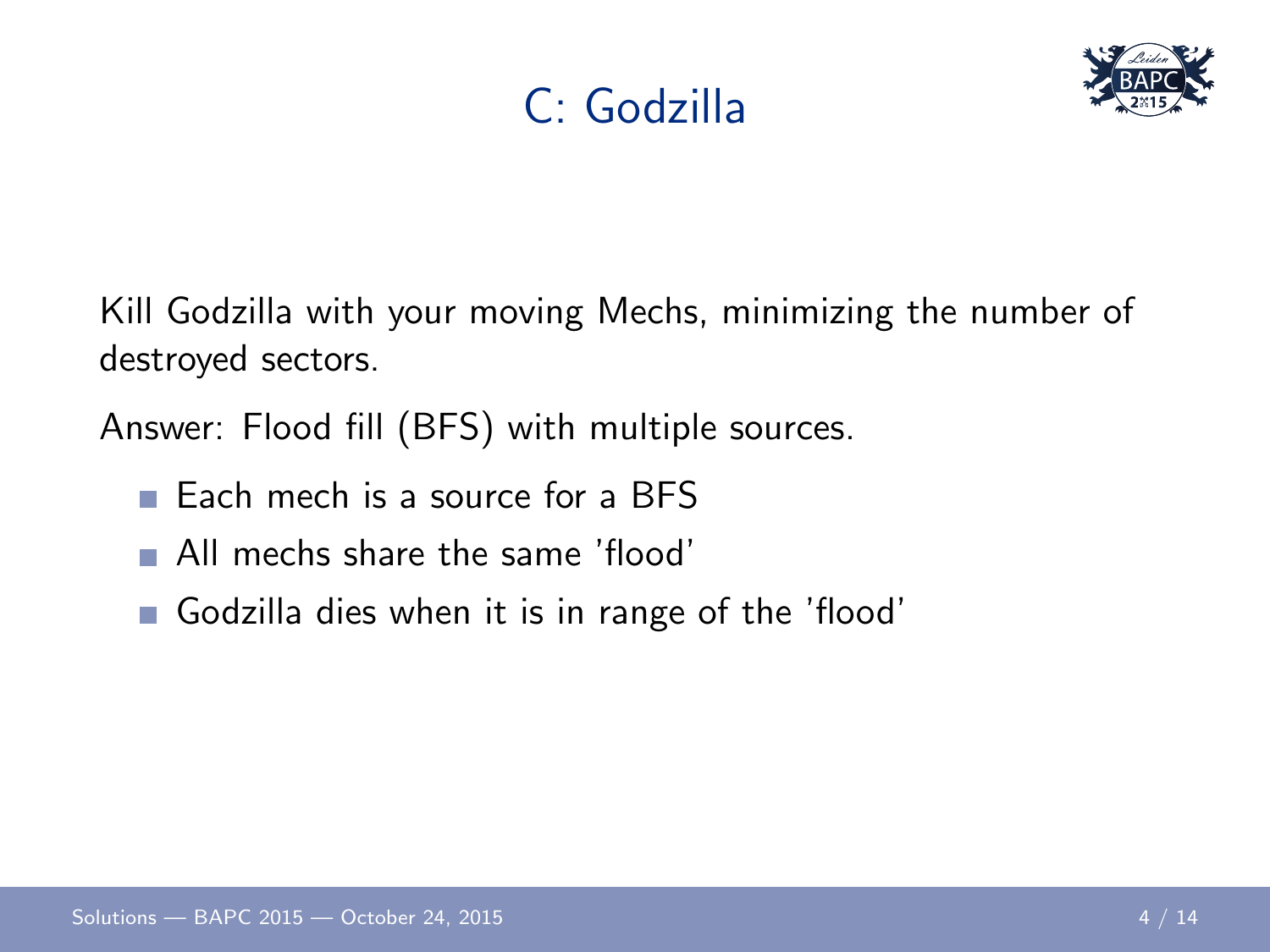#### D: Hotels



- Too many floors to make a graph of all floors.
- We can compress the graph:
	- Make a graph with one vertex for every floor that has an elevator.
	- Distance between two vertices is the minimum number of stairs one has to take.
	- At most  $10^5$  vertices and  $2 \cdot 10^5$  edges.
	- Dijkstra  $\mathcal{O}(m \log(n))$  from bottom floor is fast enough.
- **Alternative solution:** 
	- Make a graph with one vertex for every elevator.
	- Distance between two elevators is the minimum number of stairs one has to take.
	- At most  $100$  vertices and  $100^2$  edges.
	- Dijkstra, Bellman–Ford, Floyd–Warshall.
- Second solution is easier to implement.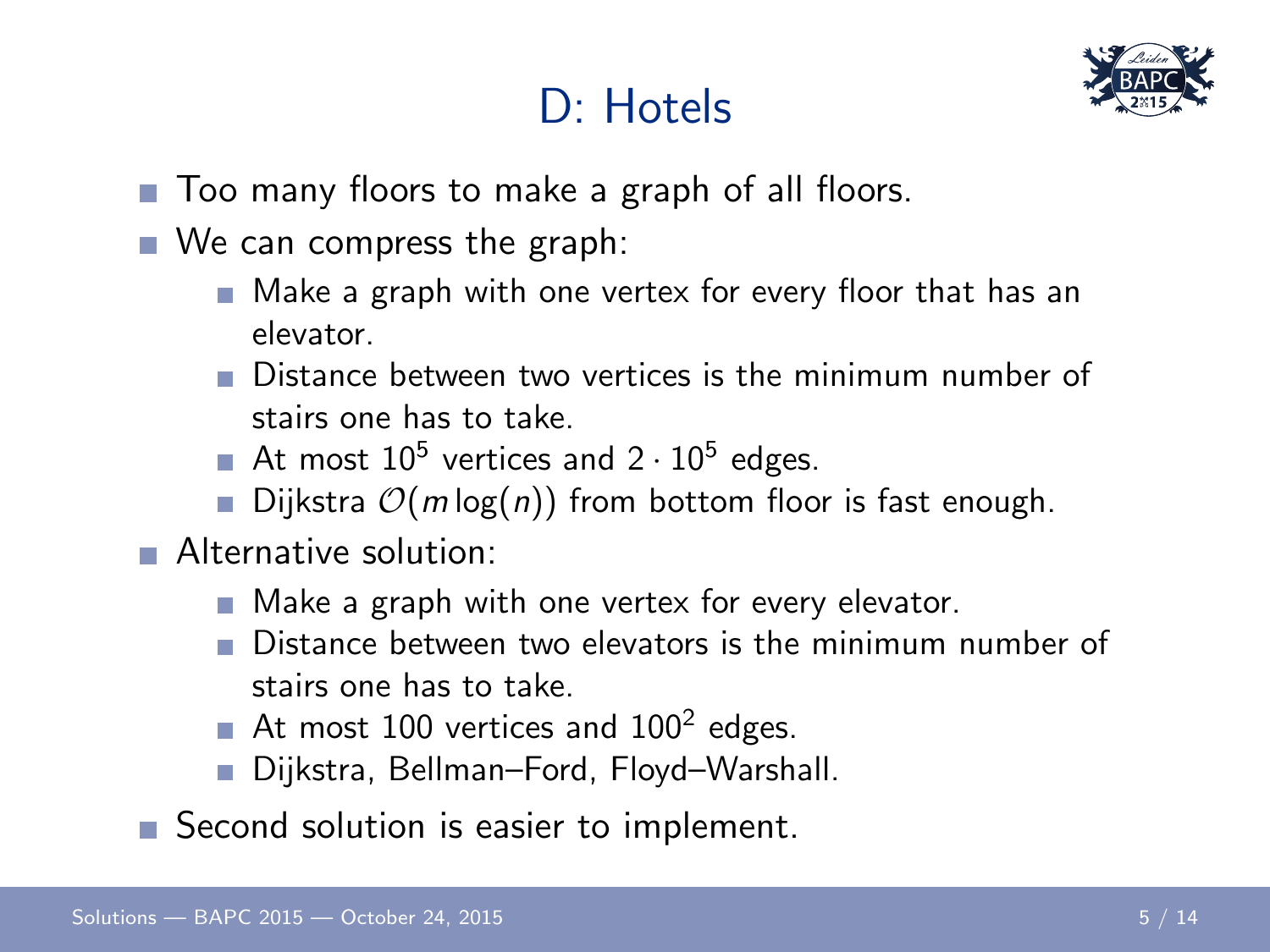

E The Kings Walk — Trinomial Triangle

| 12             | 18           | 16             | 10             | 4          |  |
|----------------|--------------|----------------|----------------|------------|--|
| 5              | 7            | 6              | 3              | 1          |  |
| $\overline{2}$ | 3            | $\overline{2}$ | $\mathbf{1}$   |            |  |
| $\mathbf{1}$   | $\mathbf{1}$ | $\mathbf 1$    |                | 5          |  |
|                |              |                | $\overline{2}$ | $\sqrt{2}$ |  |

|  |  | $1\quad 2$ | $\mathbf{3}$ |                                                                                         |  |  |
|--|--|------------|--------------|-----------------------------------------------------------------------------------------|--|--|
|  |  |            |              | $\begin{array}{rrrr} 3 & 6 & 7 & 6 & 3 \\ 10 & 16 & 18 & 18 & 10 \\ \hline \end{array}$ |  |  |
|  |  |            |              |                                                                                         |  |  |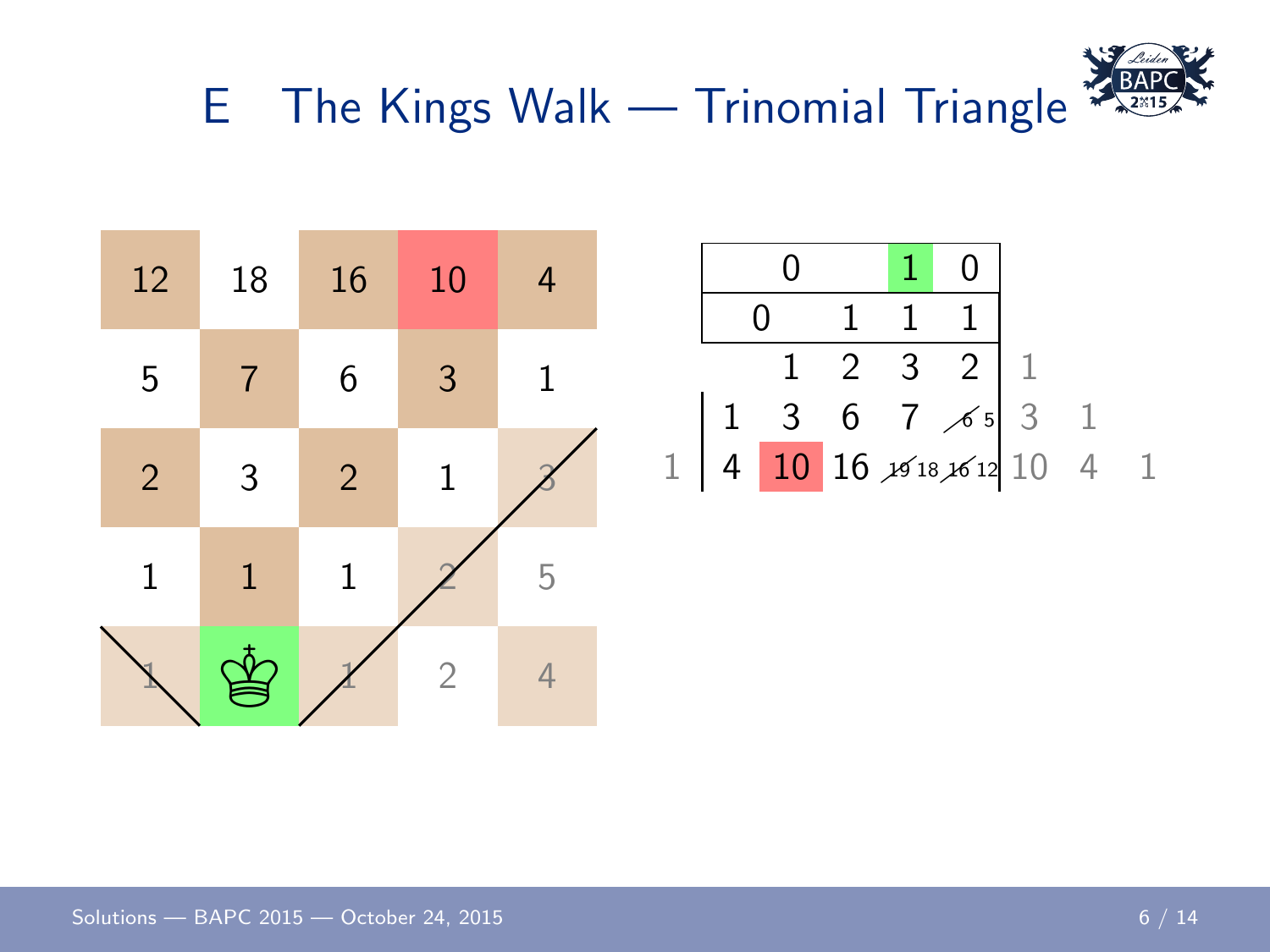# F: Map Colouring



Deciding graph colourability with  $k \in \{1, 2, 3, 4, \text{many}\}\$ colours and  $n < 16$  vertices.

Many possible correct answers:

- **Brute force with pruning.**
- Worst case  $O(2<sup>n</sup>m)$ .
	- One and two colouring can be done greedily.
	- $\blacksquare$  Try all possible splits of the graph into two sets.
	- Set 1 for colours 1 and 2, set 2 for colours 3 and 4.
- **Multi-restart randomized greedy colouring.**
- $O(3<sup>n</sup>m)$  dynamic programming over subsets.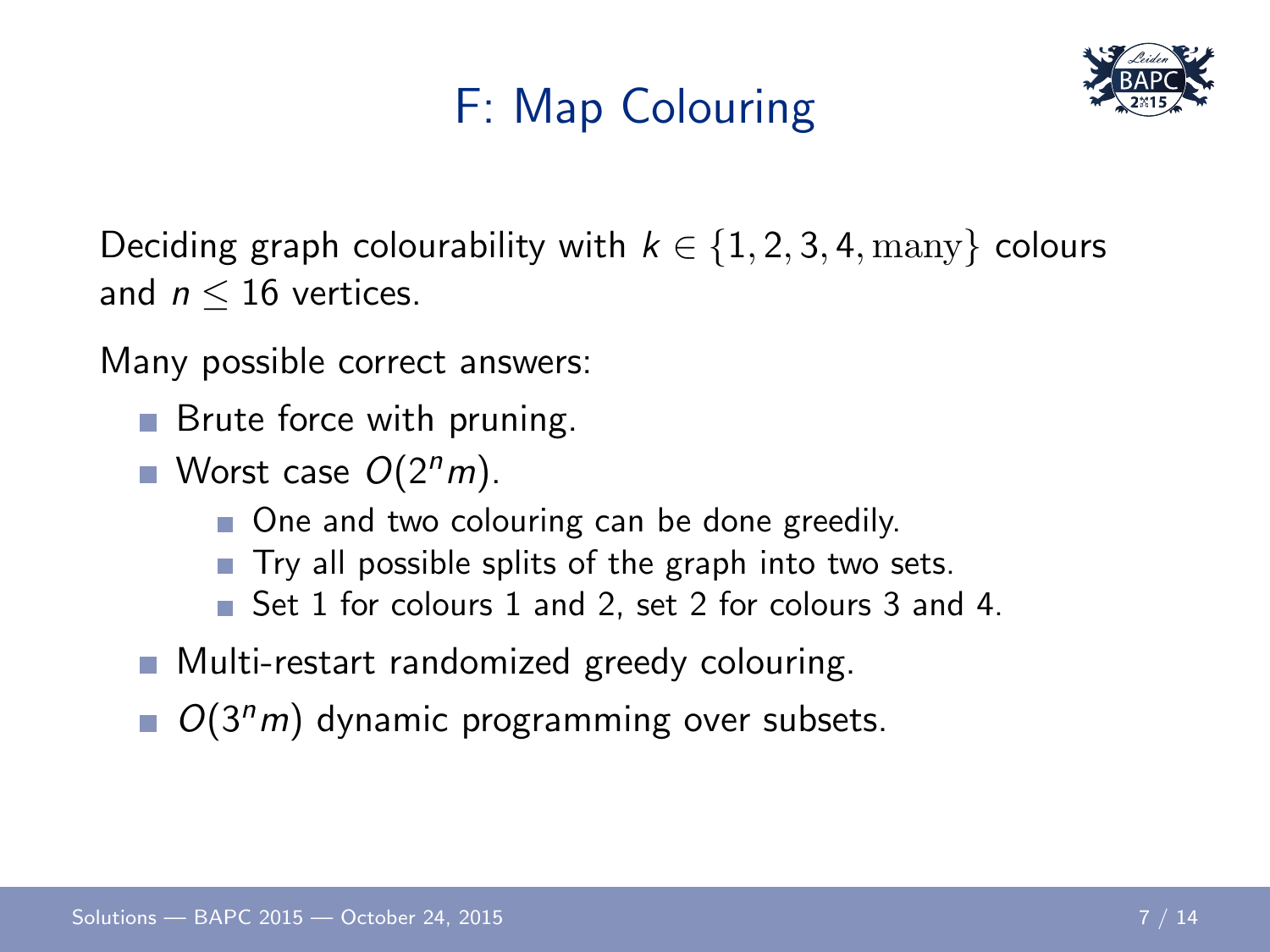# G Mario



- For all testcases in the input, Mario arrives within  $O(W^2)$ steps or never.
- Simulation: maintain position of all boats at each step.
- It is optimal to move to the right if possible. m.
- Be careful with transition on  $t = 0.5 + int$ . m.
- Provably correct solution in  $O(n^2 \cdot W)$  time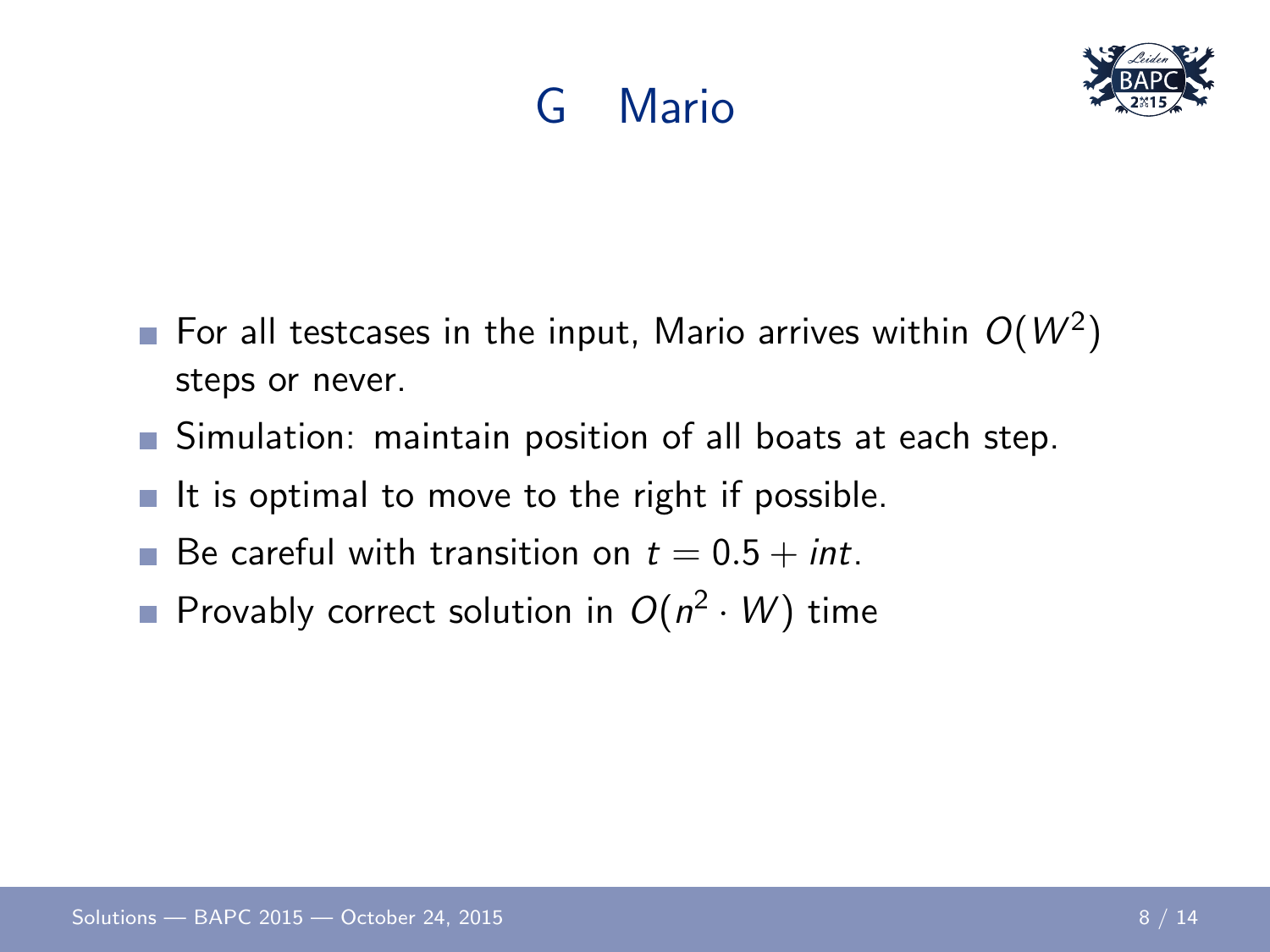# H: Museum



Count number of triangles that can be formed in the room, given that the lines that form the triangle can be blocked.

Answer: For each pillar, find the pillars with which it can form a triangle;  $O(n^3)$ 

- Take a pillar
- Find two other pillars, with at least one pillar on a different wall then the other two
- These pillars are a potential triangle:
	- Determine whether a line of this triangle intersects the pedestal
	- If there is no intersection:  $++$ triangles
- Continue with the next pillar

If interested, ask jury for  $O(n^2)$  solution (or perhaps  $O(n)$ )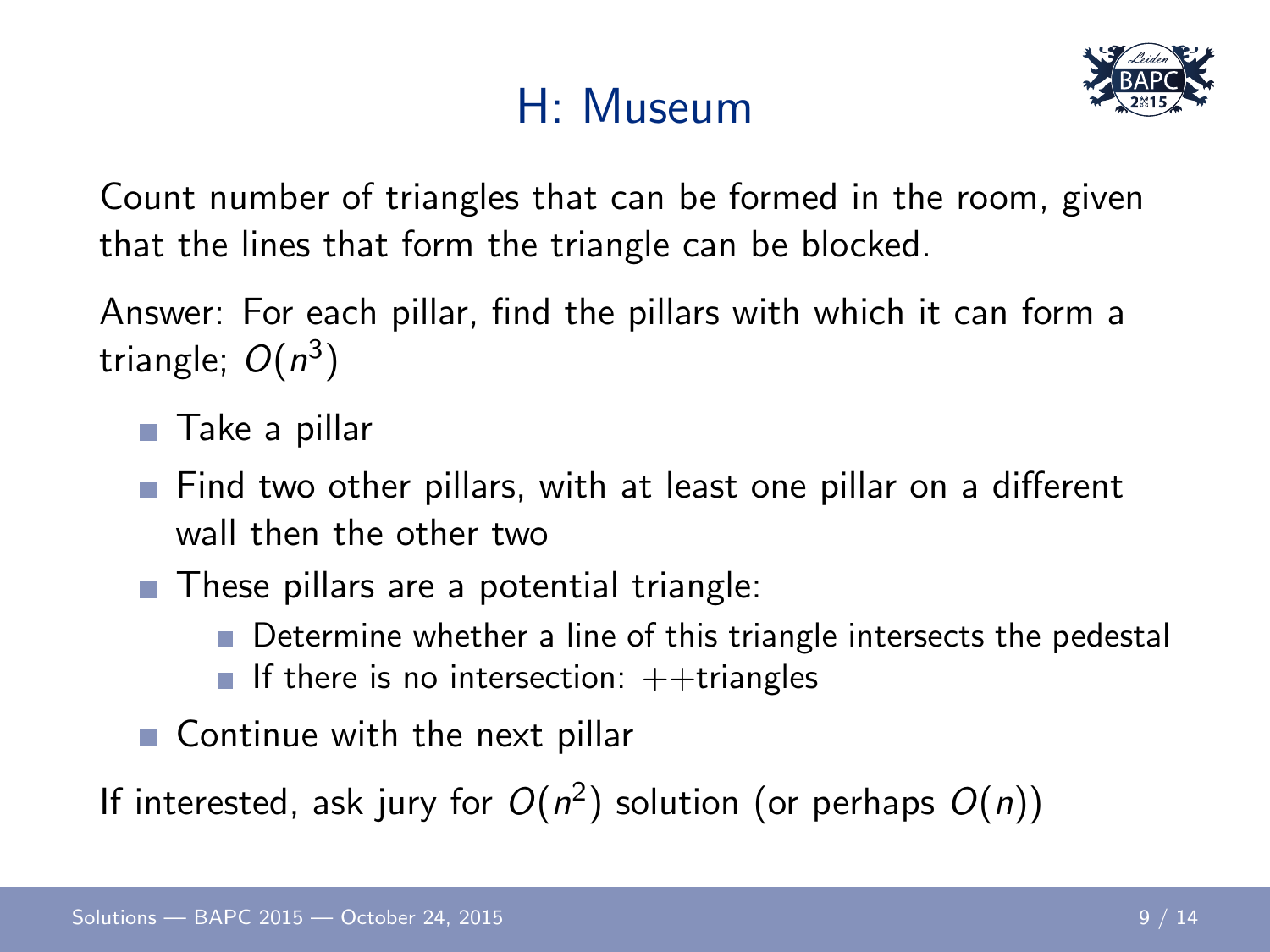# I Six Degrees



- Unweighted undirected graph with  $n \leq 3000$  nodes and  $m < 30,000$  edges
- Note: "worst-case" version of six degrees of separation
- So, determine eccentricity (longest shortest path length) for each node using a BFS
- Decide based on percentage of nodes with eccentricity  $\geq 7$
- $\blacksquare$  Total of n BFSes in  $O(m)$  time
- Given that the graph is either small or sparse, do not use an adjacency matrix (that will give TLE), but use adjacency lists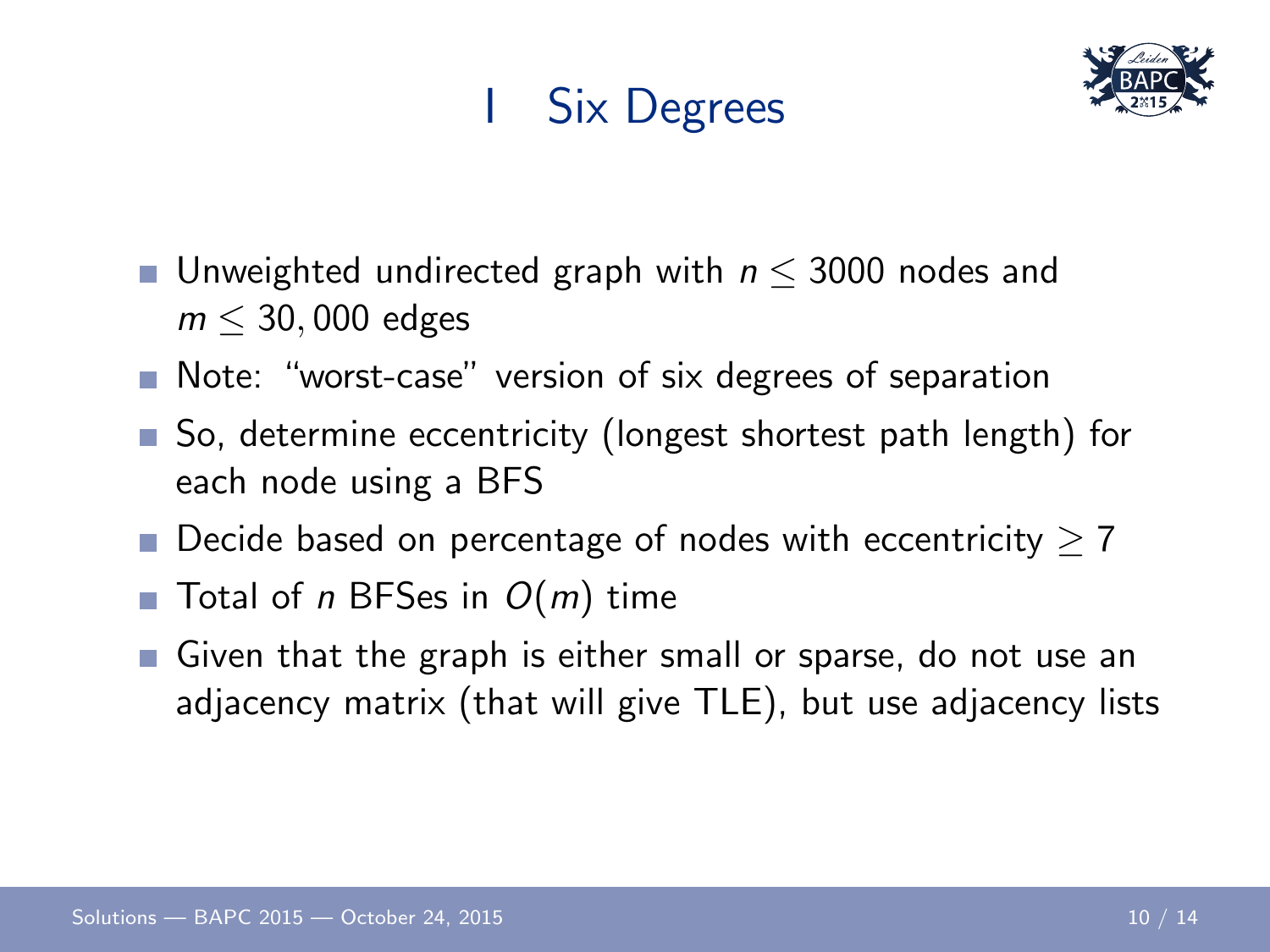#### J: Tour de France



Directed TSP with max in- and out-degree 2. Jury solution:

- Adding a route to a tour forbids the other incoming route of the target city
- **Forbidding a route forces the other outgoing route of the** source city to be part of the tour
- A 'chain' of such take-forbid-take actions must consist of at least 4 routes and has 2 'states': take or forbid first route
- Try all possible states of all chains:  $O(2^{|E|/4}) = O(2^{|V|/2})$
- Can implement with just trying all outgoing edges combined m. with this pruning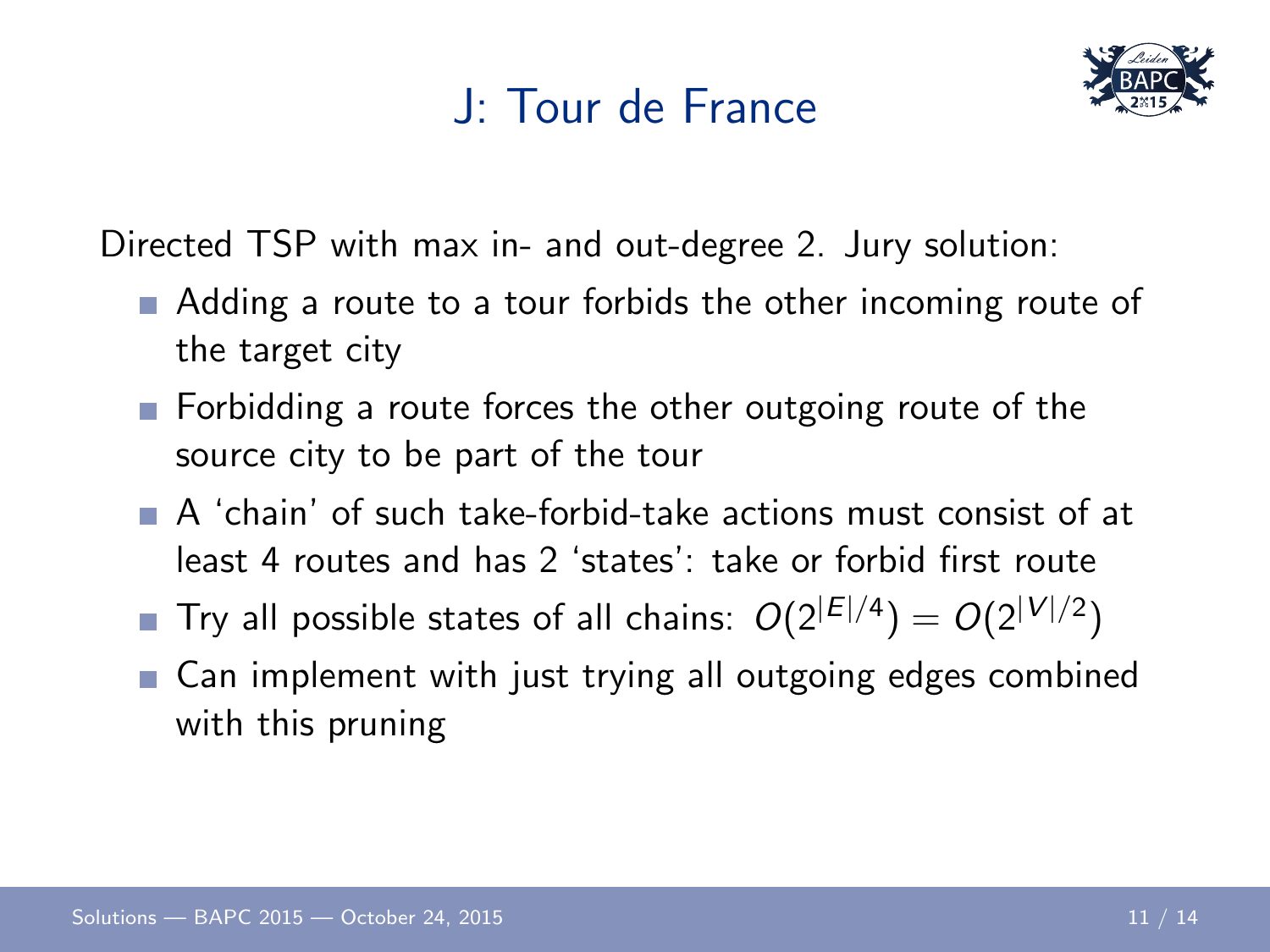#### J: Tour de France



Participant solution:

- Try all forward paths of length  $n/2$ :  $2^{n/2}$  such paths because of the degree restriction
- Remember vertices visited (with bitmask); store best mask-distance pairs
- Also traverse backwards paths, match paths, add best pairs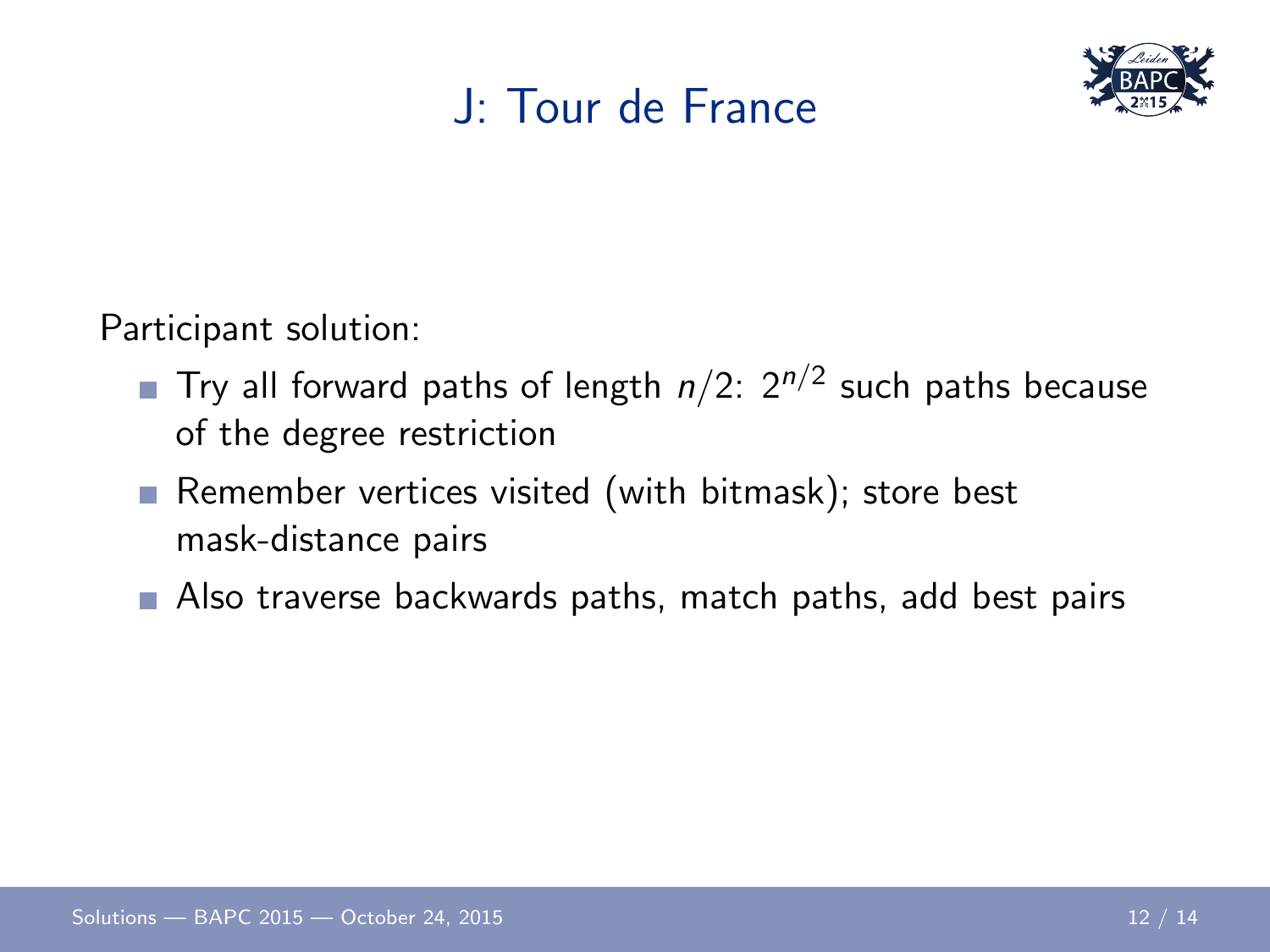### K: Wipe Your Whiteboards



Find minimal positive A and B with  $A \cdot R + B \cdot S = T$ :

- Compute extended Euclidean algorithm on R and  $-S$
- Results in  $g = \gcd(R, -S)$  and  $A', -B'$
- By Bezout's identity, result is for some  $k$ :

$$
A = A' + k \cdot \frac{R}{g} \text{ and } B = B' + k \cdot \frac{S}{g}
$$

$$
\blacksquare k = \max\left(\left\lceil \frac{1-A'}{-S/g} \right\rceil, \left\lceil \frac{1-B'}{R/g} \right\rceil \right)
$$

- **Can also do while-loop to find k, is fast enough**
- Watch out for overflows (use longs). Don't do anything linear.